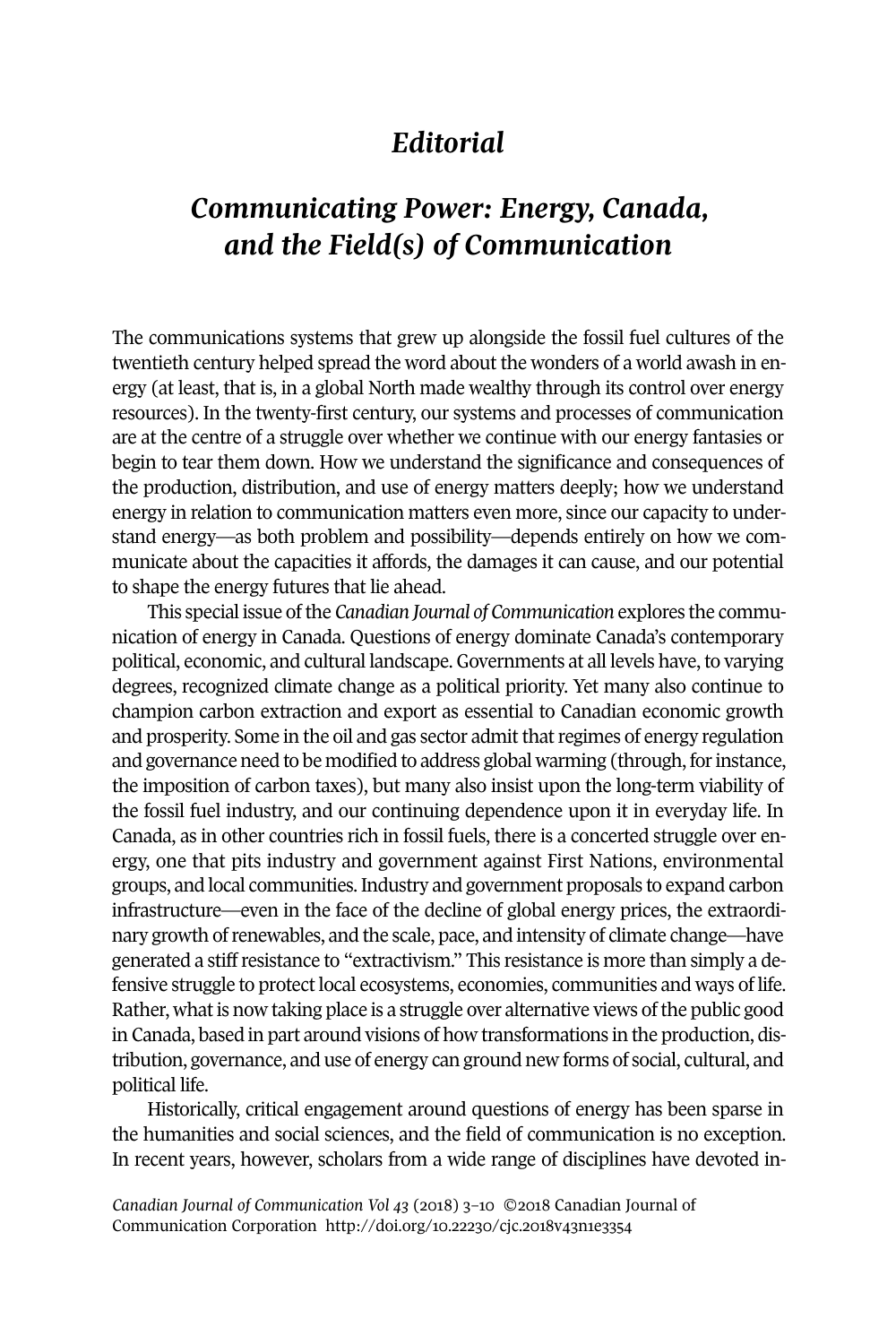creasing attention to the social, cultural, and political dimensions of energy, and, in turn, have explored the often-invisible influence that historically specific energy formations exercise upon a variety of disparate phenomena, including habits, values, ethics, ideologies, and institutions. It is to this growing body of literature—often dubbed the "energy humanities"—the articles collected in this issue contribute. As the variety of perspectives collected here attest, communication and media studies are well situated to engage with the discipline of energy humanities, adding insight into the political economy of Canadian communication systems; the changing role of energy discourse in Canadian national identity and popular culture; the operations of news and journalism in relation to our engagement with energy development; the transformation of promotional and/or oppositional communications as a result of social media; and more. Collectively, these articles provide greater insight into the role played by the forms and forces of communication in shaping the cultural, social, and political imaginaries of energy in Canada.

No discussion of energy in Canada today can avoid addressing the gigantic—as in slightly larger than England—fossil fuel extraction site located in Northern Alberta. The Alberta oil sands occupy a prominent place in contemporary Canadian politics and economics, and their animation of strong emotional investments by both industry supporters and oppositional groups have made them a site of communicative battles. In an era of growing environmental consciousness, the oil sands have emerged as that rare space of resource extraction that routinely makes front-page news, whether as a result of its economic import and ecological impact, orthe consequences of oil extraction and transport on First Nations and other communities—both in Alberta and, due to pipeline proposals, across Canada. The struggle over how those in and outside of Canada should understand the oil sands is marked in the very name given this fossil fuel: the moniker "oil sands" was developed and dispersed by industry as a way to offset the powerful descriptor "tar sands" circulated by environmental groups and nongovernmental organizations (NGOs). In Canada, private companies undertake fuel extraction for the sake of profit; and yet, companies, government, NGOs, and individuals will frequently connect the expansion or elimination of extraction to national aims, ambitions, or goals. A full understanding of just what is at stake in contemporary Canadian politics in relation to fossil fuels and other practices of extraction demands that we grapple with these insistent and ongoing struggles over their public framing and representation.

Several contributions offer up analyses of distinct (if related) dimensions of this struggle over the representation of energy in relation to the public good. In "From Public Relations to Mob Rule: Media Framing of Social Licence in Canada," **Shane Gunster** and **Robert Neubauer** undertake a careful and nuanced examination of the history of "social licence" as it has circulated in Canadian news media. They focus their analysis on four Canadian newspapers: the *National Post*, *The Globe and Mail*, the *Calgary Herald*, and the*Vancouver Sun*. The common view of "social licence to operate" is that it is the outcome of ongoing pressure on business and government by community stakeholders who have an opposition to specific projects or to an entire industry. In this narrative, social licence is framed as the way in which businesses slowly become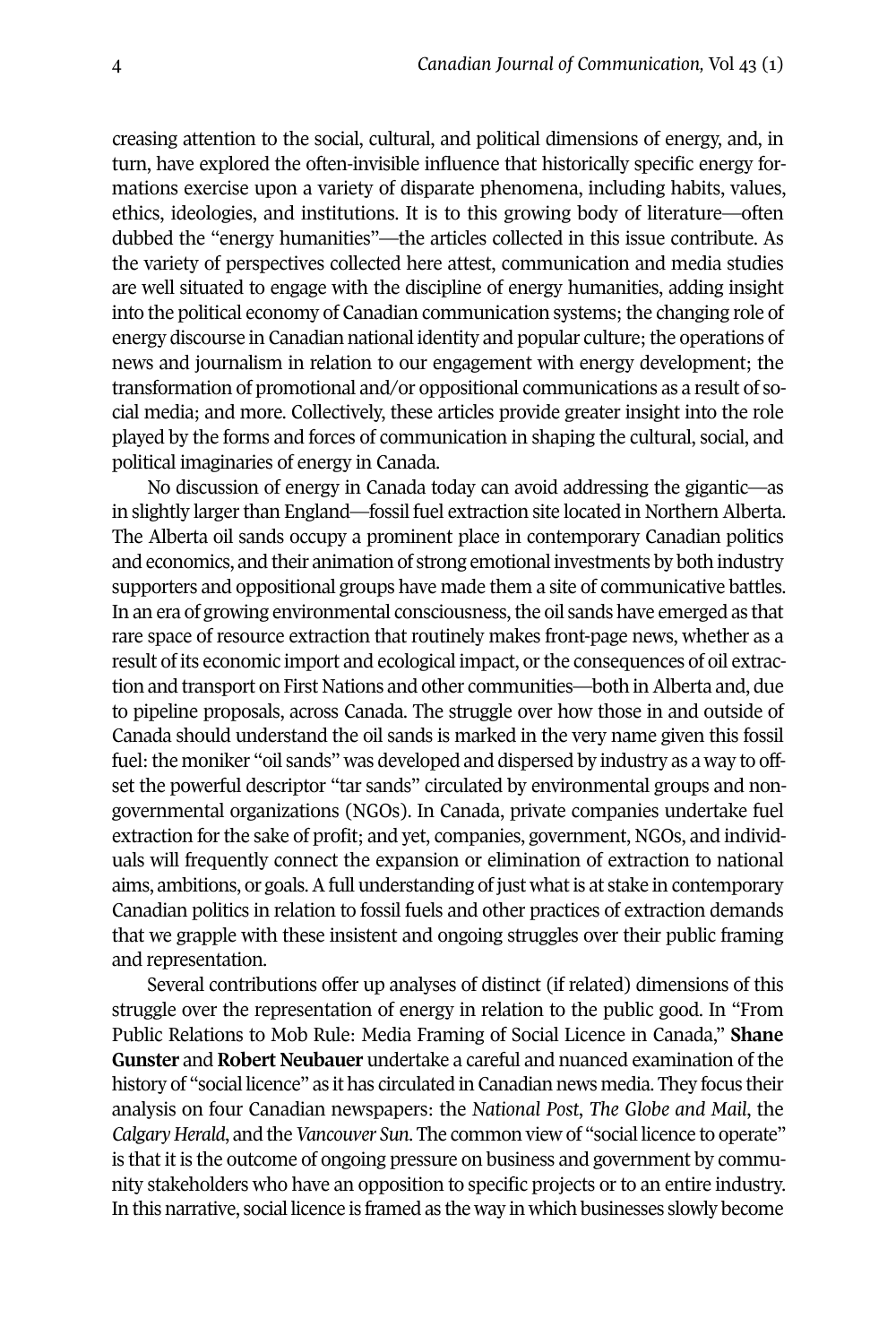aware of the necessity of attending to their impact on communities and on society as a whole, and so ameliorate their practices and actions. Gunster and Neubauer show that in Canada the discourse of "social licence" has in fact *always* been a tool of industry—first, as a mechanism to highlight the (supposed) accommodations of industry to a range of public stakeholders; then as a way of involving governments as partners with industry in the promotion and celebration of extraction practices as good forthe nation; and, finally, once the power of the idea began to wane, as a term assigned to what industry saw as the illegitimate, anti-democratic opposition of radical environmentalists to their practices. Beyond offering a powerful challenge to the ongoing use of this idea by the extractive industries, this exposé of the life and times of social licence in Canada serves as a damning indictment of how media commentators led the charge to denounce the idea when it started to threaten state and corporate legitimacy: at precisely the moment when social licence was emerging as an indictment of industry, it was used to critique the presumptions of those who would dare imagine that there was a problem with the energy *status quo* in Canada.

Social licence to operate has been a rhetorical tool used in news reporting and editorials to affirm the necessity and import of oil extraction in Canada. An equally significanttool has been the industry use of visual advertising to skew public opinion. In "From the Natural to the Manmade Environment: The Shifting Advertising Practices of Canada's Oil Sands Industry," **Patrick McCurdy** shows the shiftthat has taken place in industry advertising in the oil sands over a relatively short period of time. Originally, industry produced advertising that emphasized its practices of "preserving, reclaiming, and restoring the natural environment." More recently, as exemplified by Cenovus Energy's "More than fuel" and Enbridge's "Life takes energy" campaigns, oil companies have attempted to use advertising to "sell oil sands without oil sands," setting aside appeals to nature in favour of a focus on the role played by oil in shaping consumer culture and, indeed, in modern life writlarge. The first set of ads is easy for consumers to see for what they are: gestures designed to set minds at ease about the environmental consequences of oil sands extraction through appeals to nature. The second set of ads never show extraction or name the natural environment, but gain the complicity of their viewers by drawing attention to the ways their everyday lives require the use of fossil fuels. As with the concept of social licence to operate, these ads attempt to reframe the terrain of challenges and disputes over extraction in order to insist on the absolute necessity of the life of the oil industry in Canada.

Austerity, neoliberal governance, and a growing deficit of investment in public services has provided additional opportunities to position the oil industry as essential to the well-being and ability to flourish of Canadians, especially those living in resourcedependent communities hit hard by the retreat of the welfare state. Oil industry investments in community services, from the essential—hospitals, fire, and ambulance services, schools—to the recreational—hockey arenas and baseball diamonds—have seen local communities come to rely upon corporate investment for certain basic infrastructural needs. In "Oil's Rural Reach: Social Licence in Saskatchewan's Oil-Producing Communities," **Emily Eaton** and **Simon Enoch** find thatthese investments serve ideological—not simply infrastructural—ends, as the dislocation of government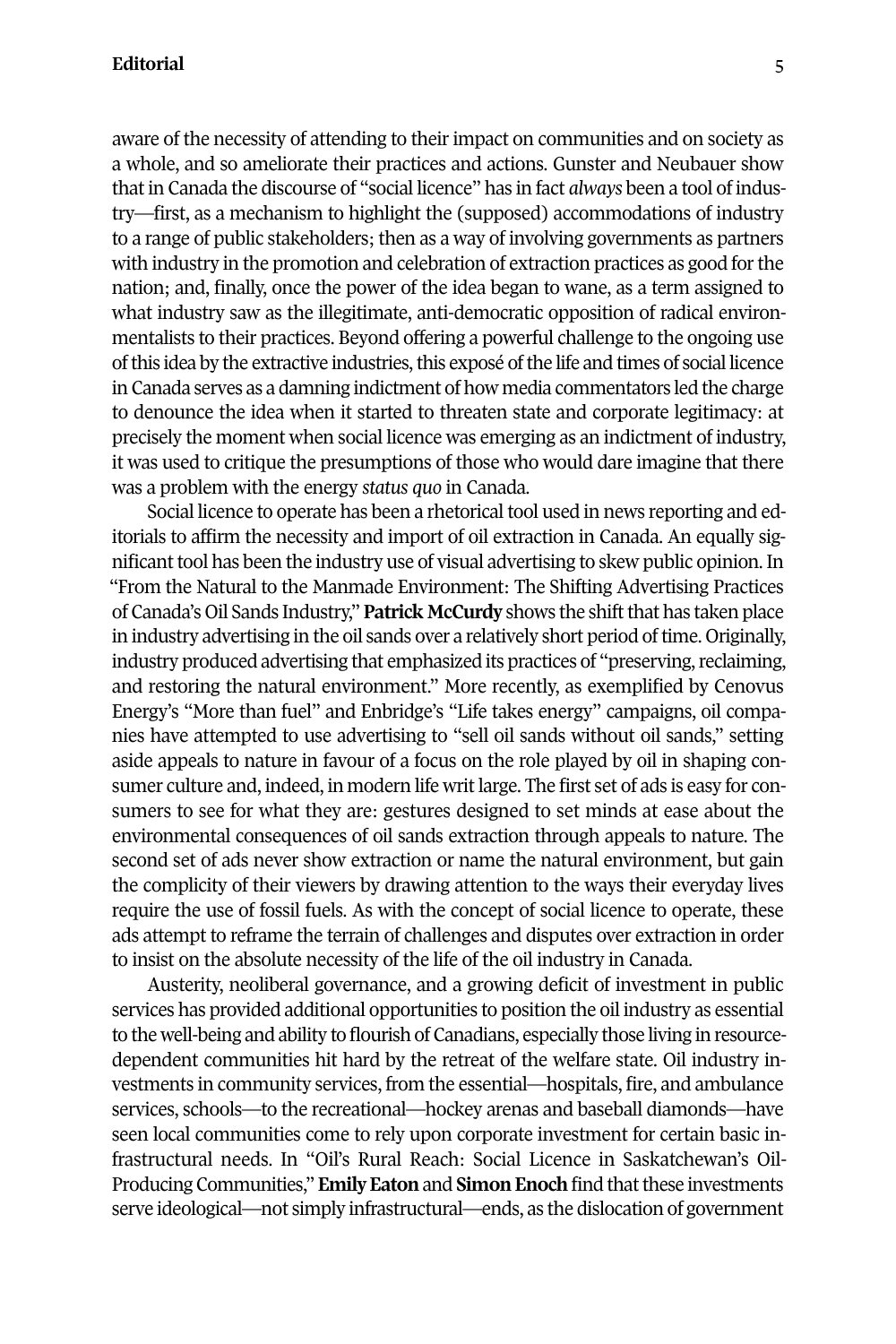by private capital, and the insinuation of energy producers into government services, is reproduced at the cultural level of community discourse. Eaton and Enoch show that the de facto privatization of government responsibilities has encouraged robust identification with local energy firms in three Saskatchewan oil-producing municipalities, in which "social licence to operate" does not adequately describe the prevailing ideological formation. Through documentary research and interviews with 25 stakeholders, they find that community members perceive a "mutuality of interests" with producers, in which the philanthropic model of corporate social responsibility and industry-supported discourse supports industry hegemony by fabricating the dominant frame through which communities understand oil extraction.

Such perceptions of common interest have provided an ideal opportunity for industry to cultivate and politicize its own network of supporters, which can be mobilized to signify popular, democratic enthusiasm for extractivism. Among the most prominent examples of this "grassroots turn" is Canada's Energy Citizens (CEC), an initiative spearheaded by the Canadian Association for Petroleum Producers (CAPP). Rather than simply dismiss such efforts as "astro-turfing," **Tim Wood** argues that we need to develop a more sophisticated understanding of the emerging production of "subsidized publics," in which corporate resources and expertise are applied to solicit, coordinate, and amplify the voices of those who support the fossil fuel industry. In "Energy's Citizens: The Making of a Canadian Petro-Public," he draws upon CEC campaign materials as well as interviews with key CAPP officials, CEC organizers, and profiled "energy citizens" to discuss the program's rationale, design, and recruitment practices. His detailed analysis of the campaign illustrates that rather than representing a broad cross-section of the Canadian public, the individuals in the campaign tend to resemble CAPP's own employees in terms of their background as professional communicators and executives, and their close affiliation with oil and gas production. However, rather than disguise these affinities, the CEC campaign celebrates them as exemplary of engaged citizens speaking out on issues that matter to them. Such transparency, Wood argues, requires us to rethink conventional critiques of public relations (which tend to rely upon exposing the secret machinations of corporate power) in favour of a critical analysis of how the profusion of openly subsidized publics is transforming the conditions of democratic, public discourse.

The corporate sponsorship of innovative practices of supporter engagement does not, of course, mark the end of the more conventional approaches that industry has long relied upon to influence the regulation and governance of the energy sector. **GwendolynBlue**, **ShannonDaub**,**ZoëYunker**, and **LiseRajewicz** position corporate policy discourse as exemplary of ecological modernization, which insists that environmental protection is best pursued through the efficacy of existing markets, improving industry efficiency, and maintaining economic growth. "In the Corporate Interest: Fossil Fuel Industry Input into Alberta and British Columbia's Climate Leadership Plans" analyzes how industry submissions to recent consultations on climate policy by Alberta and British Columbia converge in four key areas to demarcate the terrain of reasonable political action (i.e., acceptable to business) to address climate change: "leadership" (urging provincial governments to position climate policies as a means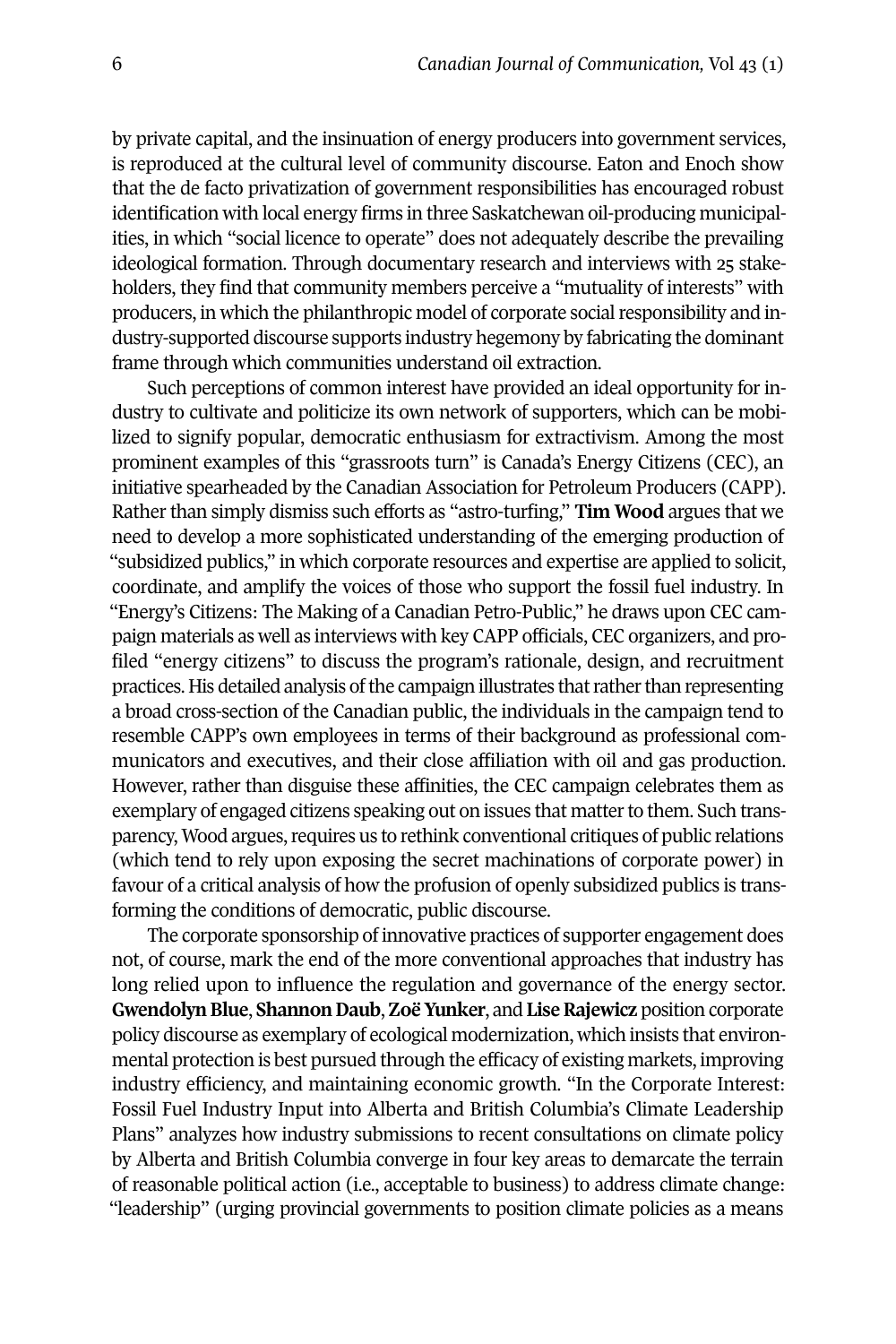of securing access to export markets); "balance" (ensuring that climate policy does not compromise the pursuit of economic growth); "competitiveness" (securing the ability of regional industries and corporations to compete in global markets); and "regulate demand" (positioning the reduction of demand, rather than the constraint of supply, as the governing principle of climate policy). Based on a review of the evolution of environmental policy in these two jurisdictions, Blue and her co-authors posit that these discursive strategies have been remarkably successful in aligning public policy with corporate priorities: governments claim the mantle of climate leadership, while industry pursues increased carbon extraction and export.Attention to the intersection of corporate priorities and policy discourse has become all the more important given recentrevelations about CAPP's extraordinary influence on the drafting of BC climate policy under the leadership of former BC Premier Christy Clark.

Such interventions into the place of oil in Canadian political and cultural imaginaries have a long history. In "Fuelling the Nation: Imaginaries of Western Oil in Canadian Nontheatrical Film," **Rachel Webb Jekanowski** explores post-World War II petrofilms produced by Imperial Oil and by the National Film Board (NFB). The films on which she concentrates—*The Story of Oil* (1946), *A Mile Below the Wheat* (1949), and *Underground East* (1953)—are examples of the huge number of non-theatrical oil industry films created to sell their viewers on the importance of oil for Canadian nation-building and prosperity. In a manner not dissimilar to Enbridge's "Life takes energy" ad campaign, these short films insist on the necessity of oil development to modern life, and insist, too, on the close connection between extraction and progress: if Canada is going to be a modern nation, the films argue, it will need to accept this modern industry. Jekanowski outlines the visual and narrative choices made in these films in their attempts to explain and legitimize extraction to their audiences. One of the key ways in which they did so was to make analogies between oil and those existing resource industries that had already positioned themselves at the heart of Canadian self-identity: cattle ranching, wheat agriculture, and other aspects of the country's staples industry. These films are also careful to highlight that oil will add to these other staples rather than displace them, creating (for instance) mutually prosperous relations between oilmen (working below ground) and wheat farmers (working above). In the immediate years after the oil strike at Leduc, Alberta, it appears that Canada's oil industry was already facing the challenge of shaping and controlling how publics understood fossil fuels; this shaping of public perception has remained important to the Canadian extractive industries throughout their existence.

Attention to this long history of legitimation also informs **Patricia Audette-Longo**'s "'Fighting the Same Old Battle': Obscured Oil Sands Entanglements in Press Coverage of Indigenous Resistance in the Winter of 1983." As a case study of a 1983 blockade of logging trucks initiated by members of Alberta's Fort McKay First Nations and Métis community, the article provides important insights into how media institutions often fail to account for the complex relationships linking Indigenous peoples with Canada's energy industry. Audette-Longo draws on the concept of "entanglement" to explore connections between the blockade and local concerns about the environmental and social externalities of nearby tar sands development. A discourse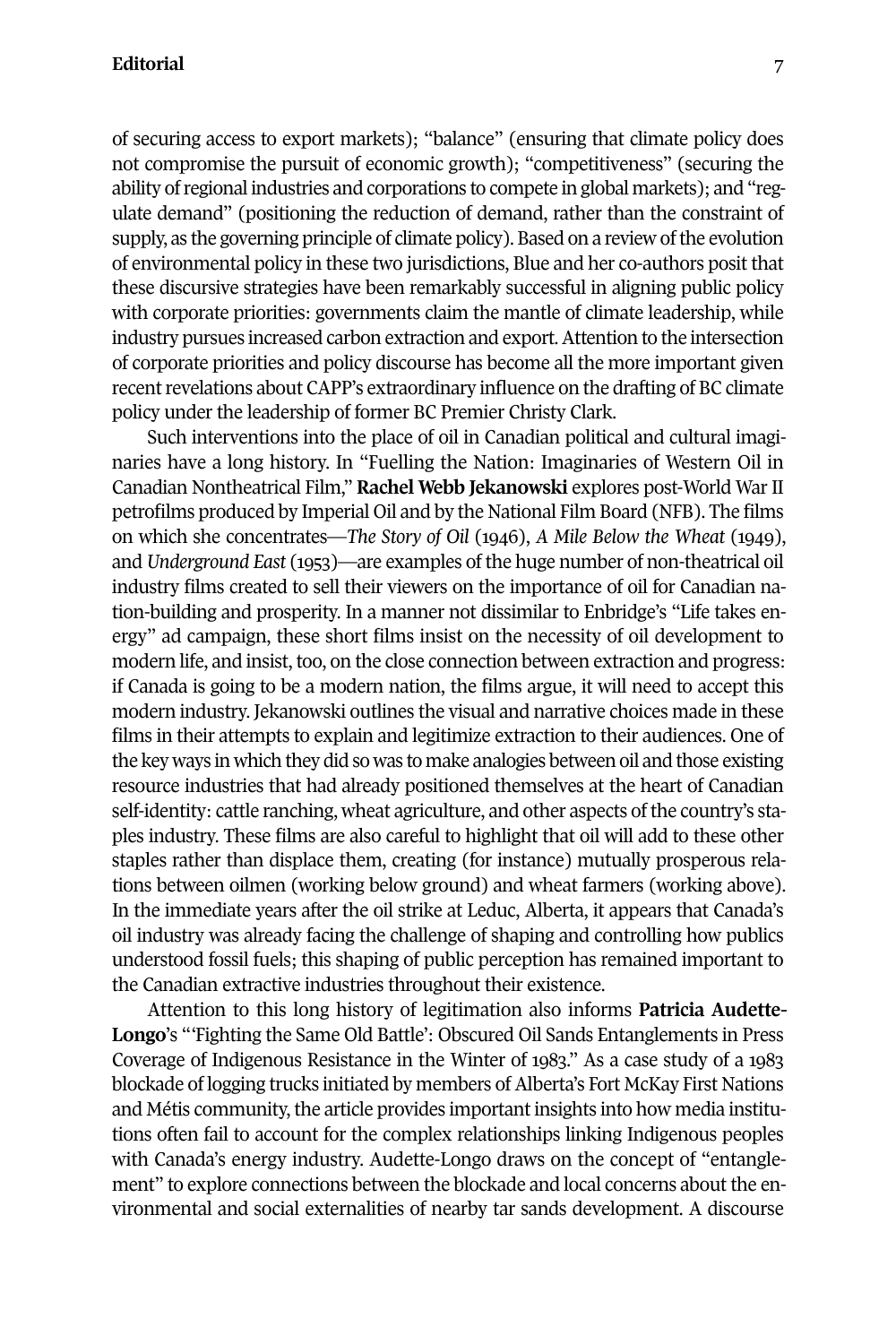analysis of two regional newspapers—*Fort McMurray Today* and the *Edmonton Journal*—is then used to demonstrate how such concerns were systematically obscured by coverage and commentary framing Indigenous political voices as irrational or indecorous. The media framing thereby reinforced dominant settler-colonial narratives by positioning continued extractivist development and colonial encroachment as rational, pragmatic, and inevitable, and the motives and actions of the Fort McKay community as inscrutable, unreasonable, and corrosive to the rule of law. The article concludes with important considerations for contemporary journalistic practices, advocating for better engagement with the complex antagonisms and interdependencies linking energy development, environmental politics, and Indigenous resistance. This is a timely intervention, as industry supporters leverage ongoing political support for oil sands development by Fort Mackay's current political leadership (some of whom Audette-Longo identifies as key actors in the 1983 blockade) to undermine the symbolic authority of contemporary Indigenous opposition to new energy projects in other areas of the country.

Resistance and opposition to extractivism, and especially to pipelines, has become a driving force in the discourse and politics of energy in Canada. Social media platforms have emerged as prominent venues for not only the sharing of information and opinions, but also as catalysts for new forms of collective identity and agency that expand the horizons and practices of political engagement.In "Framing the Pipeline Problem: Civic Claimsmakers and Social Media," **Maria Bakardjieva**, **Mylynn Felt**, and **Rhon Teruelle** examine how Facebook enabled those opposed to the proposed expansion of Kinder Morgan's Trans Mountain pipeline to come together through the generation of an interdependent set of collective action frames. While most research on such frames distinguishes between their diagnostic, prognostic, and motivational components, Bakardjieva and her co-authors make the case for a more fine-grained framework that distinguishes between broad solutions (prognostic) and movement strategies and tactics that they define as "activational" framing. For the anti-pipeline groups they examine, this is where the real action lies, as participants engage in the collective conceptual, affective, and discursive labour of generating and refining scripts of activism and resistance. Drawing upon a dramaturgical framework, they analyze posts and comments as a performative space in which primary and secondary characters engage with each other, as well with as an active audience. The authors foreground the tension, oscillation, and resonance that ultimately binds together expressions of individual and collective agency. The key contribution of social media, they argue, involves stitching together meanings and activities across time and space, such that individual acts ofresistance only assume significance in the shared context of collective action and identity.

In "Power From the North: The Energized Trajectory of Indigenous Sovereignty Movements," **Shirley Roburn** reminds us that "Blockadia" is not only about challenging destructive projects but also that struggle from below holds the potential to transform deliberative processes around energy governance toward more democratic means and ends. Roburn explores the materialization of Indigenous legal orders in the proceedings of several energy projects. Through detailed analyses of the Mackenzie Valley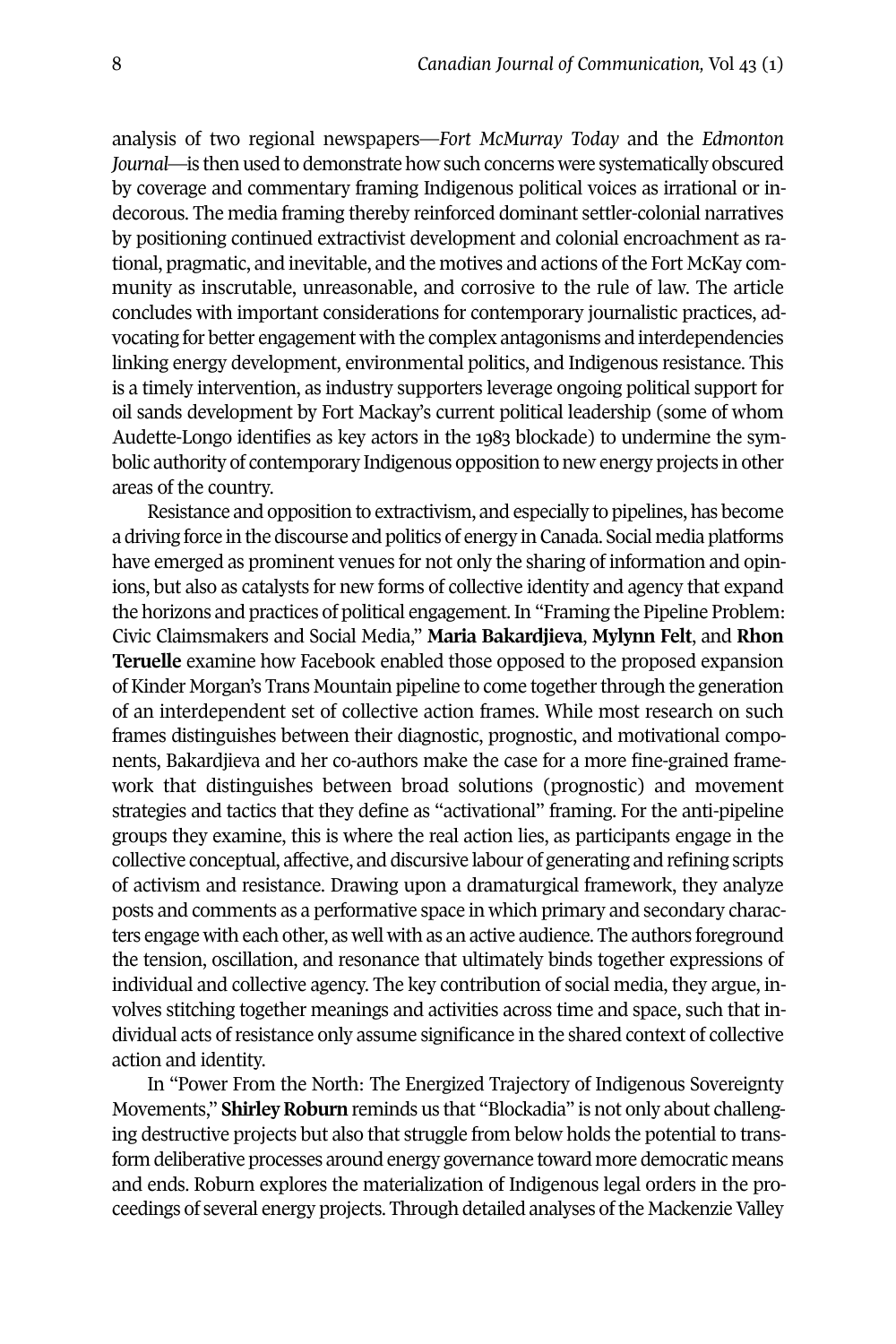Pipeline Inquiry (MVPI) and the Great Whale hydroelectric project, Roburn shows that opposition from Indigenous groups augmented hearings concerning proposed resource developments, transforming deliberative spaces for the approval of energy projects by the inclusion of alternative cosmologies, narratives, and social practices. In doing so, Indigenous groups asserted self-determination within formal structures of colonial governments. Opposition to the official structure ofthe MVPI proceedings, to borrow one example, inscribed Indigenous traditions into its deliberations by altering the framework ofthe hearings and including additional dialogue between different communities and nations. In addition to providing compelling historical narratives of political intervention, Roburn's article invites us to question whether the ultimate consequences of approval processes are found in decisions of government-sponsored actors. The revitalization ofthis radical history is especially important given recent efforts to limit stakeholder participation in regulatory hearings and consolidate and constrain project reviews in industry-oriented venues such as the National Energy Board.

From one perspective, the encounter of communication studies with energy in Canada is hardly new. Though it is rarely remarked upon, two of the most important theorists in the field suggested innovative theories of fuel in their work on transportation. Harold Innis' (1971, 1995, 2007) transportation-oriented approach to communication implies the centrality of energy and fuel to Canadian development. Where Innis found unity in infrastructural projects of nation and empire, Karl Marx's (1991, 1992, 1998) work on transportation uncovered the disjunctures in social class at the heart of capitalist and mercantile transportation, producing more antagonistic ideas oftransportation and social change. Yet the stakes surrounding energy in Canada today are distinct extensions from the concerns of Innis and Marx, even if today's extractivism remains within the political and economic logics that each explored. As these articles map out, energy today is a site of struggle, conflict, and the pursuit of powerin Canada; because Canadian identity and the country's legitimacy as a state have been shaped by industry and government in relation to practices ofresource extraction, challenges to existing energy regimes are seen by elites as threats—threats to which they respond, via various modes of communication, with deliberative force. We hope this special issue initiates a more intense interrogation of communication and energy in Canada, and hope that readers will find ideas and inspiration in the rich and varied articles collected here.

## **References**

- Innis, Harold. (1971) *A History of the Canadian Pacific* Railway. Toronto, ON: University of Toronto Press. (Original work published 1923)
- Innis, Harold A. (1995). Transportation as a factor in Canadian economic history. In Daniel Drache (Ed.), *Staples, markets, and cultural change*: *Selected essays of Harold Innis* (pp. 123–138). Montréal, QC: McGill-Queen's University Press. (Original work published 1933)
- Innis, Harold A. (2007). *Empire and communications*. Toronto, ON: Dundurn Press. (Original work published 1950)
- Marx, Karl. (1991). Historical Material on Merchant's Capital. In *Capital: A critique of political economy: Vol. 3* (pp. 440–455) (David Fernbach, Trans.). New York, NY: Penguin/New Left Review. (Original work written 1863–1883)
- Marx, Karl. (1992). *Capital: A critique of political economy: Vol. 2* (David Fernbach, Trans.). New York, NY: Penguin/New Left Review. (Original work published 1863–1878)